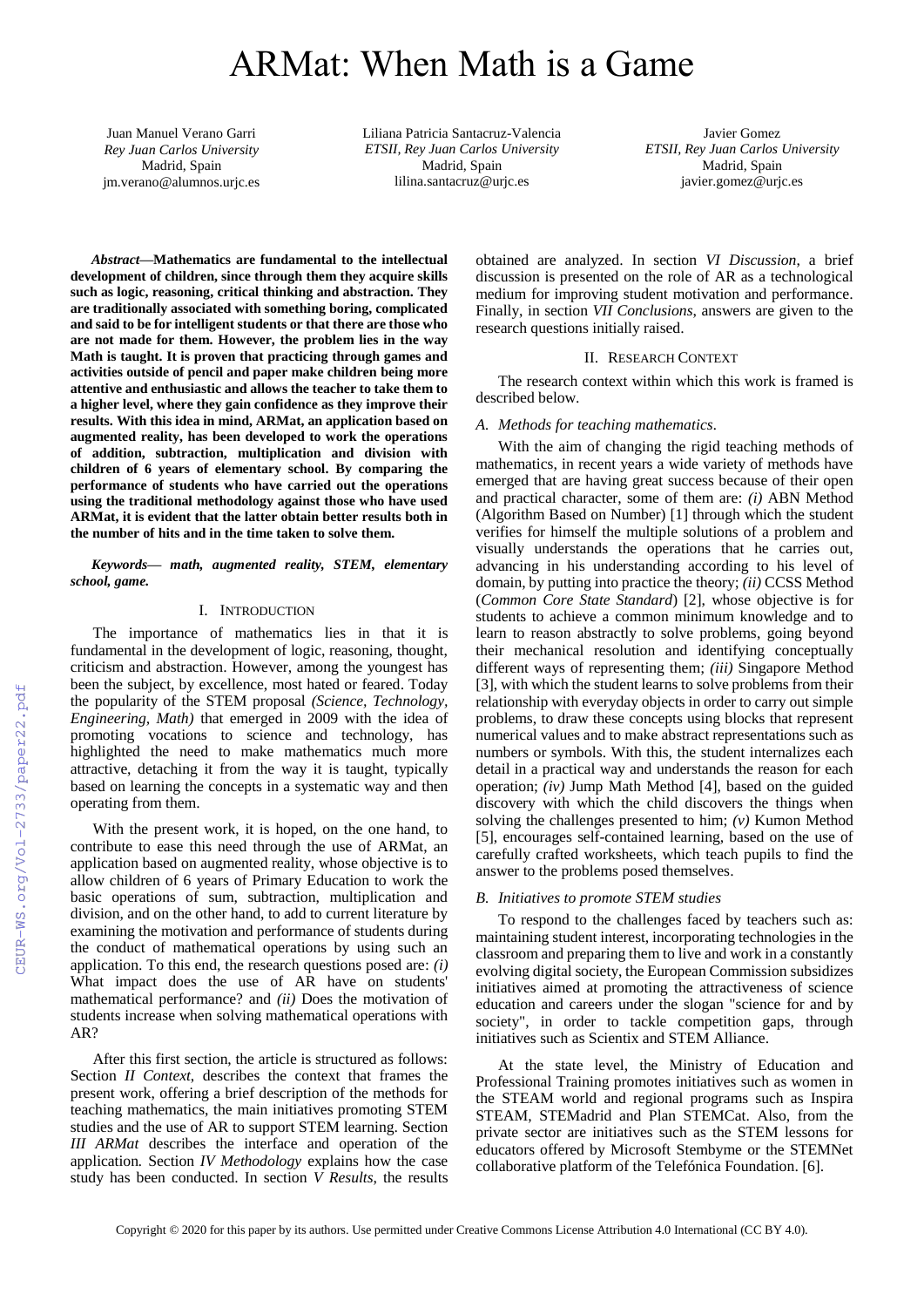The interest of the STEM world is such that the number of publications in the literature review on the subject has increased dramatically in the last ten years [7], encouraging the emergence of magazines with their own professional identity, as is the case with *International Journal of STEM Education.*

# *C. Augmented Reality in the Teaching and Learning of Mathematics*

Technological advances and access to mobile devices have increased the popularity of Augmented Reality (AR), particularly in the educational context, where teachers can provide access to digital content and extend learning in a three-dimensional space.

Literature shows evidence of current state of use of AR for STEM learning [8] and the benefits of its use in the teaching of mathematics, through which a more effective and in-depth understanding of concepts is fostered and motivation is increased [9], [10]. Similarly, several authors point out that AR is aligned with effective educational practices that manifest themselves in five concrete ways: *(i)* commitment to learning, *(ii)* immersion and presence in the contents, *(iii)* location of content in a location or context, *(iv)* content authentication and *(v)* community building [9]. Today, interaction with AR does not require the use of markers such as QR codes that act as mediators between user and content, but can be achieved by recognizing a page as a whole, identifying its content as interactive, being able to visualize immediately the corresponding 3D object. However, some studies in which students have used markers show that it encourages collaborative work and problem solving [11], facilitates the understanding of mathematical concepts because it allows for better visualization and interaction by manipulating augmented objects [12], [13], [14] and helps to acquire basic skills in science and technology, as well as digital skills [15] [16].

# III. ARMAT

ARMat is an AR-based application that allows working with addition, subtraction, multiplication and division operations. Its design includes typical components of game mechanics, such as the use of unlocks, scoring and sorting [17]. Once the application is accessed, the student can select between three different options corresponding to the available game modes: "Tests", "Evaluation" and "Minigame", being able to return to the previous screen from the option "Back".

By selecting the "Testing" option the student can choose the type of test to be performed from the four available (addition, subtraction, multiplication and division).

Once you have selected the type of test or evaluation, you can access the screen of levels ranging from 1 to 4, with 1 being the least difficult and 4 the most difficult. The levels differ both in the time available to answer the questions and overcome the level, and in the difficulty of the operation to be carried out. It is recommended to work each level as follows:

- Level 1: Courses from 1st to 6th grade.
- Level 2: Courses from 2nd to 6th grade.
- Level 3: Courses from 3rd to 6th grade.
- Level 4: Courses from 4th to 6th grade.

After selecting the level, you want to play at, the screen of Figure 1 which will appear will appear at the top with a bar showing the remaining time (right, in this case 71) and the number of hits (left, in this case 0) achieved by the student. In order for the questions to be answered, the student must focus the operation marker with the rear camera of the mobile device and then, to answer, he must point again to the corresponding marker. Each possible answer (there are only four options) is identified with a color (green, blue, orange and fuchsia), so that the student must select the color marker of the correct answer. For example, in Figure 1, the marker that corresponds to the correct answer will be the blue one.



Figure 1. Game screen and response selection markers

Once the student has indicated his answer, an image will appear with a "smiling face" and a green background, accompanied by a sound if the student's answer is correct. Otherwise a "sad face" will appear with a red background and another sound, as shown in Figure 2.



Figure 2. Correct answer display (left) and incorrect answer display (right)

The student will have passed the level by correctly answering the ten questions asked. In case time ends without the student being able to answer all ten questions, the "Game Over" in which the student will be able to observe the score obtained and the record reached. From this screen the student can return to the beginning of the application or play again.

If the score reached is less than 5, a screen will be displayed with a message indicating to the student that he/she needs a series of reinforcements, in the operation the student was performing.

Finally, as a stimulus, the app has an option called "Minigame" which is unlocked when the student hits 15 questions in the "Review" part and which consists of finding a hidden character in the place where the student is. To do this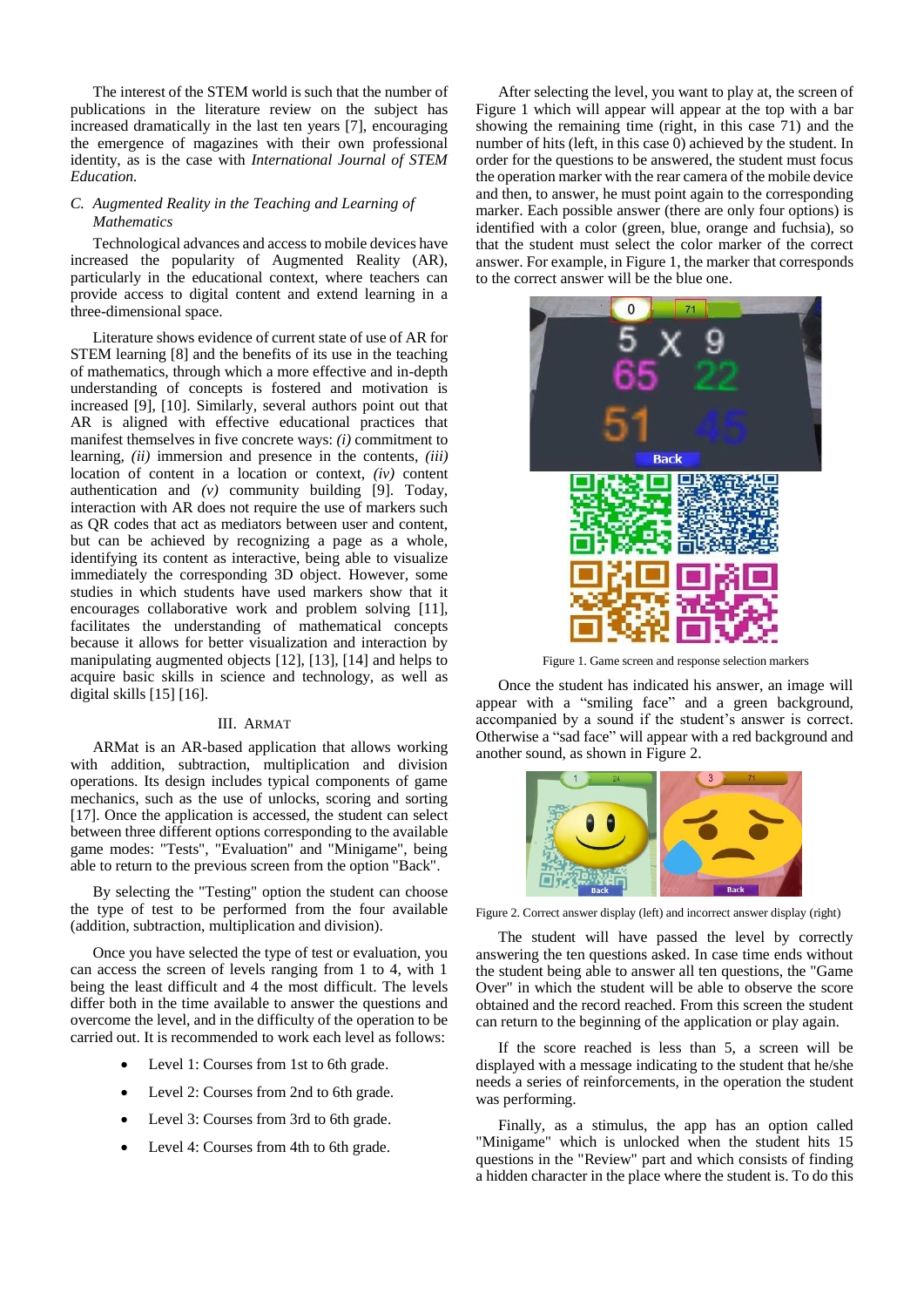the student will have to move around the site, while moving the mobile device in different directions, as shown in Figure 3, where it can be observed that the student has found the character and therefore must click on it and it will appear in another position within the site.



Figure 3. ARMat Minigame

When the time runs out, the "Game Over" screen will appear that will show the score obtained.

## IV. METHODOLOGY

The methodology applied in the case study is described below.

#### *A. Context and participants*

The study was carried out in a private school in the Community of Madrid and a total of 60 students of 6 years old belonging to the classroom of 1st of Elementary School.

## *B. Experimental Design*

A quasi-experimental design has been used, in which groups have been randomly assigned, forming two groups: *(i)* the control group that has used the traditional methodology (paper and pencil) and *(ii)* the experimental group that has used the ARMat application, based on AR. Both groups have had to resolve the same operations through their respective methodologies.

#### *C. Process*

Two shifts have been defined during which students had to solve ten questions consisting of addition, subtraction, multiplication and division operations, with four possible answers, being able to choose a single correct answer, all in a maximum time of 15 minutes.

Control group students completed the sheets provided by the teacher, circling the correct answer. Figure 4 shows students in the classroom performing the activity using the traditional methodology.



Figure 4. Students solving questions with the traditional method

Students from the experimental group used ARMat. To solve the operations the student had to point with the camera of the mobile device to the marker (QR code) of the color

corresponding to the answer he considered correct (as explained in section III.).

In Figure 5, shows several photos of the students solving the operations using the ARMat application and the help of different indicators.



Figure 5. Students solving mathematical operations with ARMat

To obtain the indicators of the number of hits the procedure was the following: 10 questions were asked that had to be answered in 15 minutes. After observing each student, the number of hits obtained was noted. In the experimental group, this information was obtained from the bar at the top of the ARMat screen, which has an indicator that counts the number of responses that the student has answered correctly.

On the other hand, in the control group this information was obtained by correcting the sheets of paper on which the successes of each student in the proposed operations were counted.

With regard to the measurement of the time used, the indicators were obtained by using a timer, so that each time a student finished answering the 10 questions, both in the experimental group and in the control group, the timer was stopped and the time taken to solve the operations was recorded. At the end of the 15 minutes available for the test, students were instructed to stop performing the mathematical operations, both on paper and with ARMat and those who had not been able to answer the 10 questions were written down as "time exceeded".

# V. RESULTS

To evaluate the impact of ARMat's use on the students' mathematical performance, the following variables have been used: the number of correct answers or hits and the time taken to answer all the questions. Table I shows the main statistics of the results obtained regarding to the two variables for each of the groups.

As can be seen, the results obtained by the students of the experimental group are better than those of the control group, both in the number of hits, and in the time spent in answering all the questions. The next step is to determine whether these differences are statistically significant.

First, we analyze the results regarding the number of hits in each of the groups. As can be seen in Figure 6, all students in the experimental group correctly answered at least nine questions (83.3 percent answered all the questions correctly and 16.7 failed one question). Regarding the control group, 86.7 percent answered at least nine questions (66.7 percent answered all questions correctly and 20 percent failed one question), while the remaining 13.3 percent failed two or more questions.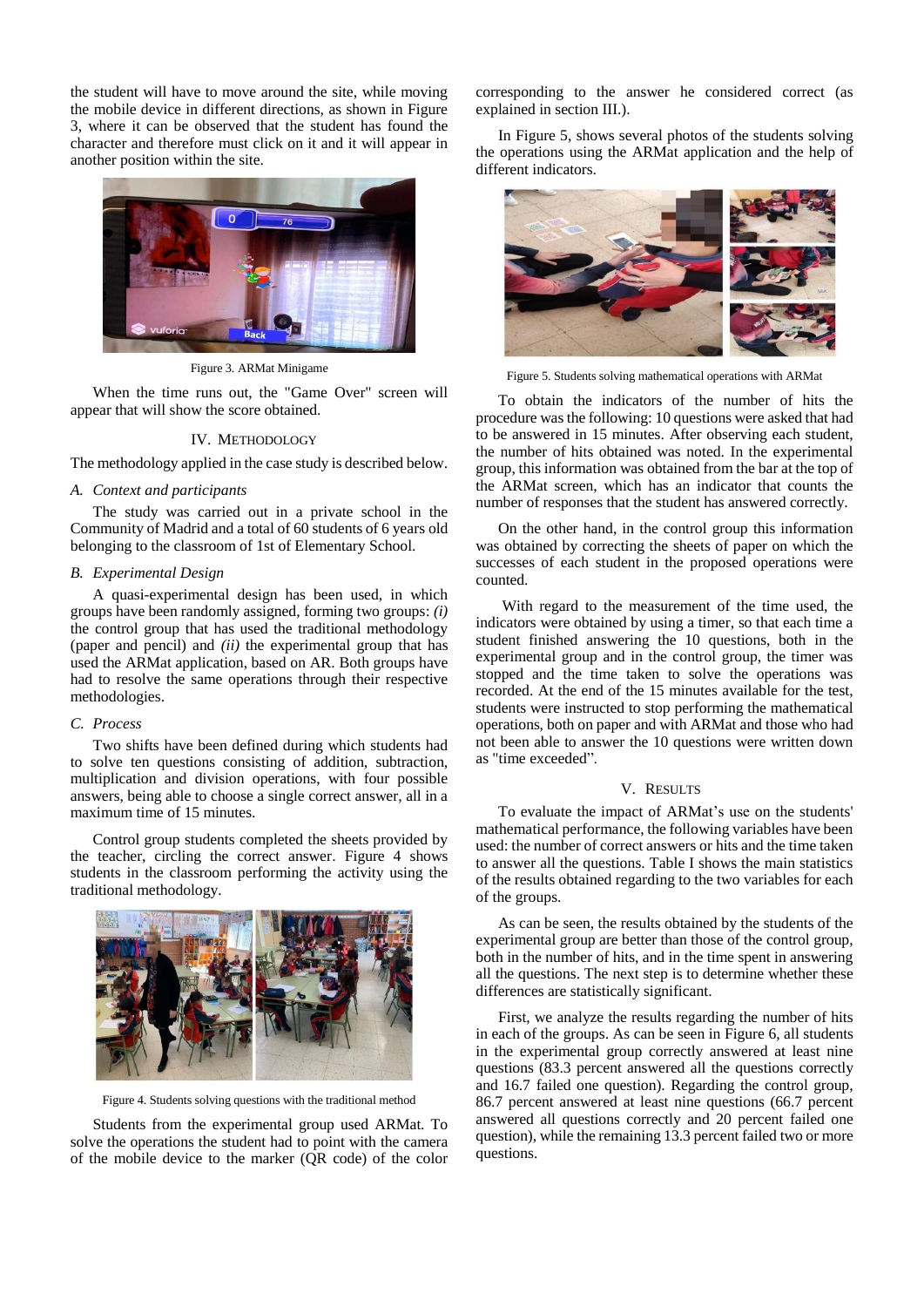The next step is to assess whether the improvement in the results of the experimental group is statistically significant regarding to those obtained by the control group. To do this, we first applied the Shapiro-Wilk test to confirm the assumption of data normality. For the control group a value of  $p = 4.7e-07$ , whereas for the experimental group this value was  $p = 1.7e-07$ . As in both cases  $p < 0.05$ , the data did not meet the normal assumption, so it was decided to use the nonparametric test of Wilcoxon. The result of this test was  $p =$ 0.099 which concludes that there is no statistically significant difference between the results obtained by both groups.



Figure 6. Number of correct answers separated by group

Looking at the box plot in Figure 7, a similar conclusion is reached with respect to the reduction of time in the experimental group.



Figure 7. Time spent by students in each group to solve all mathematical operations

Now if we analyze the data of both groups regarding the time taken to solve all mathematical operations. As shown in Table I, students in the experimental group needed approximately two minutes less to solve all mathematical operations.

As you can see, 50 percent of the students in the experimental group took between 6 and 8 minutes to solve all the mathematical operations, while 50 percent of the students in the control group needed between 8 and 10 minutes.

Another noteworthy fact is that approximately 75 percent of the students in the experimental group were able to complete the test in less than 8 minutes, while 75 percent of control group students needed more than 8 minutes to solve all operations. Finally, it should be noted that in the control group there is an outlier corresponding to a student with educational reinforcement at the methodological level who failed to complete the test in the time allowed.

TABLE I. DESCRIPTIVE STATISTICS FOR EACH GROUP

| Group        | Minimum | Mean  | Median | Maximum | Standard<br>Deviation |
|--------------|---------|-------|--------|---------|-----------------------|
| Control      |         |       |        |         |                       |
| <b>Hits</b>  | 7.00    | 10.00 | 9.50   | 10.00   | 0.82                  |
| Time         | 7.00    | 9.20  | 9.46   | 15.00   | 1.92                  |
| Experimental |         |       |        |         |                       |
| <b>Hits</b>  | 9.00    | 10.00 | 9.83   | 10.00   | 0.38                  |
| Time         | 5.00    | 7.45  | 7.53   | 11.40   | 1.45                  |
|              |         |       |        |         |                       |

To conclude this section, we must analyze if the difference observed in both groups with respect to the response time is statistically significant. After applying the Shapiro-Wilk test, it is observed that the data of the students of the experimental group follow a normal distribution ( $p = 0.59$ ), while those of the control group do not comply with the assumption of normality ( $p = 0.016$ ). For this reason, we decided to use the Wilcoxon test.

The result of this test confirmed that the difference between the two groups was statistically significant ( $p = 6.7e$ -07) with  $r = 0.52$ , which indicated the existence of a large effect [17], on the differences in time spent solving all mathematical operations between the students of the experimental group and the control group.

### VI. DISCUSSION

## *A. Technology supports learning mathematics*

The results show that both types of conditions, (those of the control group and the experimental group), lead to overall achievement concerning to learning mathematics. While the difference lies more in the time spent on resolving operations, technology support enriches the learning experience. as students learned the concepts faster and enjoyed their classes more when AR-based instruction was included [19]. This result can be added to those studies in that it shows the effectiveness of the use of technology for the teaching of mathematics [20], [21].

# *B. AR increases students' motivation*

There were no significant differences between the groups with respect to the number of hits achieved. However, the results differ in terms of the time spent by the experimental group to perform the operations, suggesting that AR may have caught the attention of the students. This result supports previous research that shows that using AR in the classroom can increase motivation [10], [11]. Possibly the fact that ARMat shows a record of successes and time, has generated a competitive spirit among students. It should be noted that at the end of the experience the students were asked their opinion. Some examples of them are: "The best math class", "I liked it a lot", "Very entertaining", "Very agile mental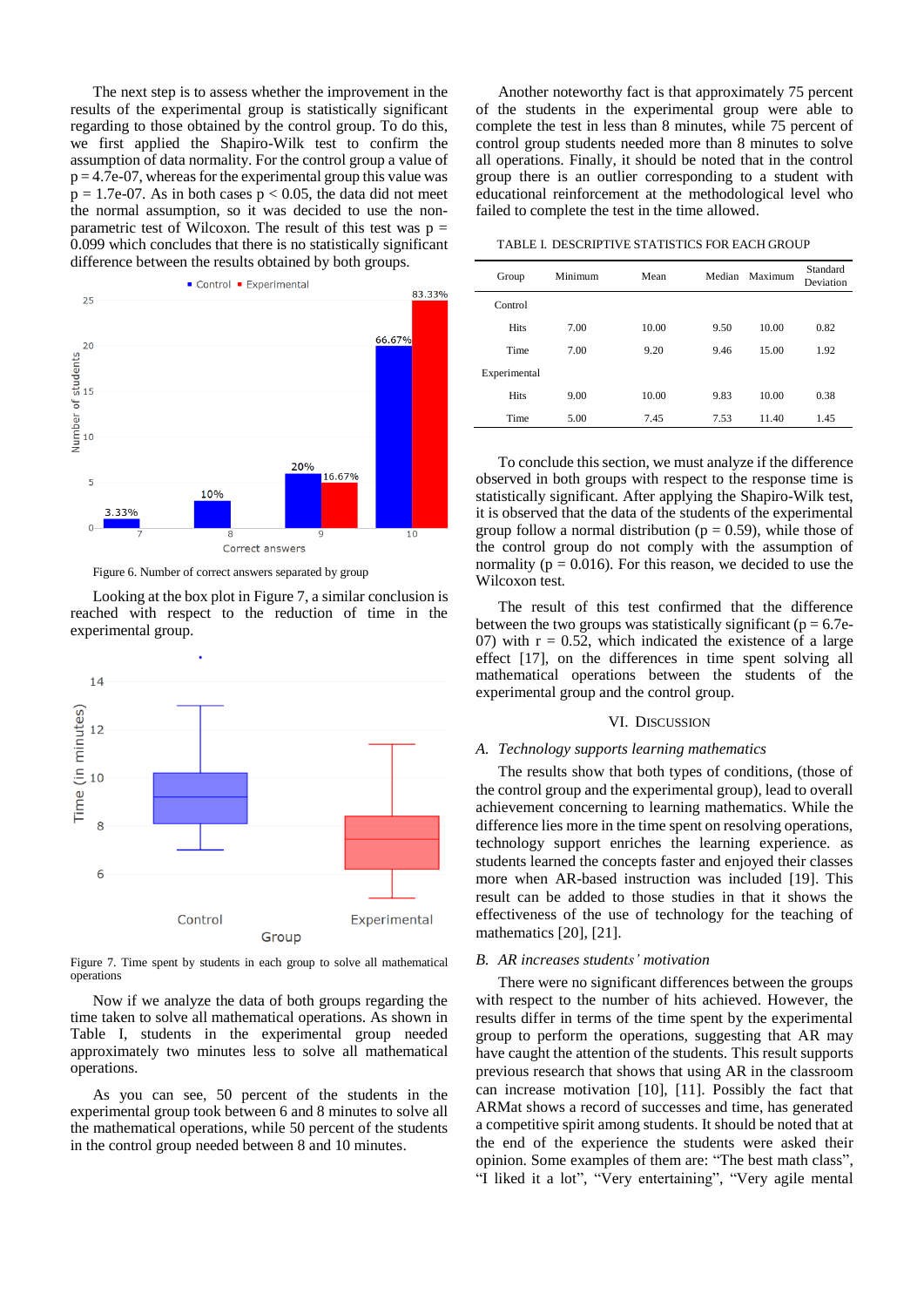calculus", "We played all together", "As usual classes, but in another way cooler", "We have made the class short because we have not been bored".

#### *C. AR increases students' performances*

In any process of motivation two key elements are distinguished: stimulus and response. In the particular case of this study, the stimulus can be identified with the use of AR and the response would be represented in the successes obtained by the students after carrying out the operations with ARMat. Therefore, it can be said that AR acts as a tool that increases motivation and whose effect is reflected in better performance by students, as confirmed by recent studies [22].

#### VII. CONCLUSIONS

The aim of this study was to determine the impact that AR has on the learning and motivation of students, it is therefore time to answer the research questions posed.

*What impact does the use of AR have on students' mathematical performance?* The results indicate that a motivated student can better execute the tasks assigned, obtaining better results in their execution. In this specific case, it has been possible to confirm its increase in interest in solving mathematical operations, probably motivated by the novelty of the interaction offered by ARMat and the possibility of interacting with three-dimensional objects.

*Does the motivation of students increase when solving mathematical operations with AR?* Clearly, it has been seen that at the end of the operations, the students wanted to continue experimenting with the application. Their motivation has become palpable in the multiple opinions conveyed by them, through which they expressed their enthusiasm for having had a different class, in which they lost track of time because they were having a good time while learning how to solve mathematical operations in a more dynamic and intuitive way. In addition, unlocking the "Minigame" represented for them a challenge that they took up with great enthusiasm. Therefore, it can be argued that AR can encourage motivation, understanding and greater involvement with learning content [12].

Future work will centered on: (*i*) make improvements to the user interface, (*ii*) add sub-levels with degrees of difficulty, (*iii*) offer operations for secondary (roots, equations, polynomials, etc.), (*iv*) implement the iOS App and finally, after making the improvements carry out a new case study in order to obtain new results that officially endorse its use in schools.

With this study, we wanted to contribute in the STEM formation, which must start from primary school and even from younger ages. This training is characterized by practical learning, through which students have learned to solve problems, to work as a team, to arouse their curiosity, their imagination, their thinking and to enrich their digital competence.

They have also found that it is possible to learn in another way, that technology can be their ally in the classroom and that they are facing a world that is moving towards digitalization, in which the most demanded profiles are the technological ones. "The ideal would be to come to consider technology as the global language of the future, since digitalization is and will be very present in everyone's day-today life and will have a strong impact on both the personal and professional development of students" [23].

## ACKNOWLEDGEMENTS

This work has been co-financed by the iProg Project: New generation of programming learning tools with emerging interactive technologies (ref. TIN2015-66731-C2-1-R) of the Ministry of Economy and Competitiveness (State Program for Research, Development and Innovation Oriented to the Challenges of Society, R&D&I Projects, within the framework of the State Plan for Scientific and Technical Research and Innovation 2013-2016).

## **REFERENCES**

- [1] Martínez, M. J (2019). *Método ABN,* Recuperado el 15 de julio de 2020 https://calculoabn.com/
- [2] Common Core State Standars. (2020). *Preparing America´s students for success.* Recuperado el 15 de julio de 2020. corestandars.org.
- [3] Método Singapur. (2011). *Método Singapur, Lo difícil no son las matemáticas sino hacerlas sencillas*. Recuperado el 15 de julio de 2020. metodosingapur.com
- [4] Jump Math. (2020). *Jump Math*. Recuperado el 15 de julio de 2020. jumpmath.es
- [5] Kumon. (2020). *Kumon Matemáticas.* Recuperado el 15 de julio de 2020. Kumon.es/matematicas/
- [6] Bankinter. (2020). *¿Qué es la formación STEM y cuál es su situación en España?.* Recuperado el 15 de julio de 2020. https://blog.bankinter.com/economia/-/noticia/2020/1/13/que-stemsituacion-espana
- [7] Li, Y., Wan, K., Xiao, Y & Froid, J. (2020). Research and trends in STEM Education: a systematic review of journal publications. *Internation Journal of STEM Education*. Volumen (7) (11), 2-16. https://doi.org/10.1186/s40594-020-00207-6
- [8] Ibañez, M. & Delgado Kloos, C. (2018). Augmented reality for STEM learninbg: a systemic review. *Computers & Education*. (123), 109-123.
- [9] Estepa, A. & Nandolny, L. (2015). The effect of an Augmented Reality Enhanced Mathematics Lesson on Student Achievement and Motivation. Journal of STEM Education Volumen (16) (3), 40-48.
- [10] Gomez, G., Rodriguez, C. & Marín, J. (2020). La trascendencia de la realidad aumentada en la motivación estudiantil. Una revisión sitemática y meta-análisis. *Alteridad Revista de Educación.* Voolumen (15) (1), 36-46. https://doi.org/10.17163/alt.v15n1.2020.03
- [11] Fidan, M. & Tuncel, M. (2019). Integrating augmented reality into problem based learning: The effects on learning achievement and attitude in physics education. *Computers & Education.* Volumen (142). https://doi.org/10.1016/j.compedu.2019.103635
- [12] Coimbra, T., Cardoso, T. & Mateus, A.(2015). Augmented Reality: an Enhancer for Higher Education Students in Math's Learning? *Procidia Computer Science. 6th Intrnational Conference on Software Development and Technologies for Enhancing Accessibility and Fighting Infoexclusion (DSAI 2015).* 332-339. Elsevier. https://doi.org/10.1016/j.procs.2015.09.277
- [13] Herold, P. et al. (2019). MathRealiy: A Bridge from Concrete to Abstract via an AR App form Mathematics Concepts of Exponents. *IEEE 19th International Conference on Advanced Learning Technologies (ICALT)*. IEEE
- [14] Manisha & Mantri, A. (2019). And Augmented Reality Application for Basic Mathematics: Teaching and Assesing Kids' Learning Efficiency. *5 th International Conference on Computing Communication Control and Automotation (ICCUBEA)*. IEEE
- [15] Fernández-Enríquez, R. & Delgado-Martín, L.(2020). Augmented Reality as a Didactic Resource for Teaching Mathematics. Applied Science Volumen (10) (2560). 11-19. doi:10.3390/app10072560
- [16] Fuentes A., López & J. Pozo, S. (2019). Análisis de la Competencia Digital Docente: Factor Clave en el Desempeño de Pedagogías Activas con Realidad Aumentada. REICE. *Revista Iberoamericana sobre Calidad, Eficacia y Cambio en Educación,* Volumen (17) (2), 27-42. https://doi.org/10.15366/reice2019.17.2.002